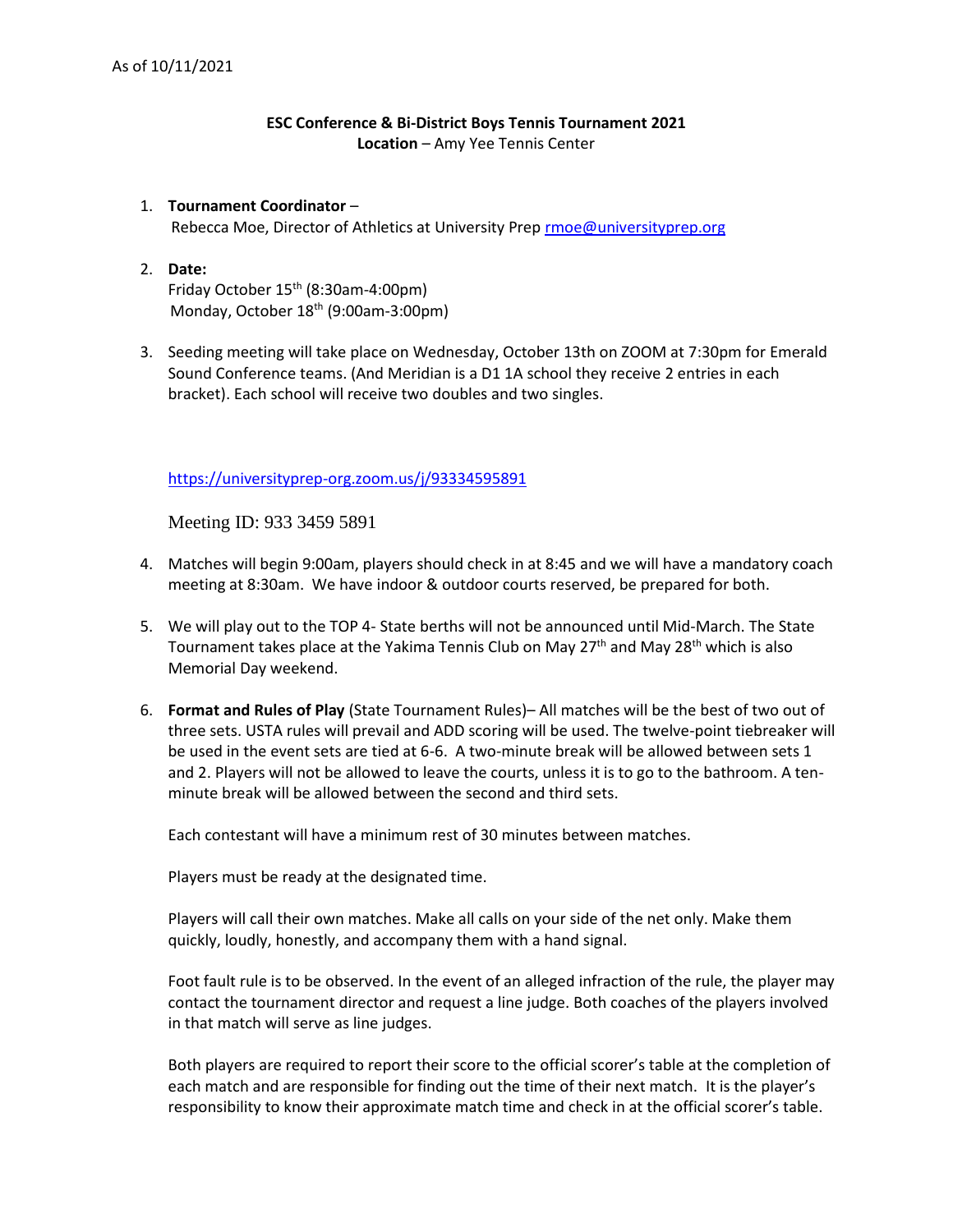First Round is single elimination, and the remaining rounds are modified double elimination.

### 7. **Coaching**-

#### **Friday: (League Tournament)**

The Head Coach (ONLY) will be allowed to coach one extra time PER SET for each player in addition to the end of the sets if it does not extend the normal break (90 seconds) during change overs. Coaches may also talk to their players between sets. At the conclusion of the 2<sup>nd</sup> set, players are allowed up to a 10minute rest. **Only the coaches can talk to the players.**

#### **Monday (District Tournament)**

While players are on the court, no coaching is permissible by coaches, players or other spectators. Coaching is permitted between the first and second sets (2 minutes allowed) players will remain on the court and during the 10minute break between the 2<sup>nd</sup> and 3<sup>rd</sup> sets.

- 8. **Warm Up** Each contestant will be allowed a maximum of 10 minutes to warm up, including practice serves. Doubles are to warm-up using two balls.
- 9. **Spectators**  All spectators, players and coaches are restricted to areas outside of the courts during the progress of the match. Unnecessary noise or distractions are not customary at a tennis match. The applauding of unforced errors is considered poor etiquette. All coaches are expected to supervise their respective followers and spectators and assist the tournament manager if problems develop.
- 10. **Dress**  All participants **must** be wearing their team uniforms.
- 11. **Tournament Committee.** All protests/issues will be settled, on site, by the tournament director, USTA official and a coach not involved.
- 12. **Speed Up Rule** The "no ad" rule and third set tiebreaker can be used in case of emergency or inclement weather but MUST be determined before the match begins. It would be used at the beginning of a new round.
- 13. **Officials** There will be a USTA official onsite to oversee matches. Matches will not have line judges. Each player is expected to observe the rules and to call shots correctly when receiving. In the even the player should want line judges, the participant's coach must make the request to tournament staff and the coaches will serve as line judges.
- 14. **Balls**  Each school is required to provide two cans of tournament hard court balls per tournament entry.
- 15. **Spectators-** All spectators are expected to respect players and avoid any unnecessary noise or distractions during play. Applause is in order for excellent play and winning shots, not unforced errors. Spectators may not help or coach a player at any time during the match. Please silence your cell phones and if you need to take a call, please step away from the court areas.